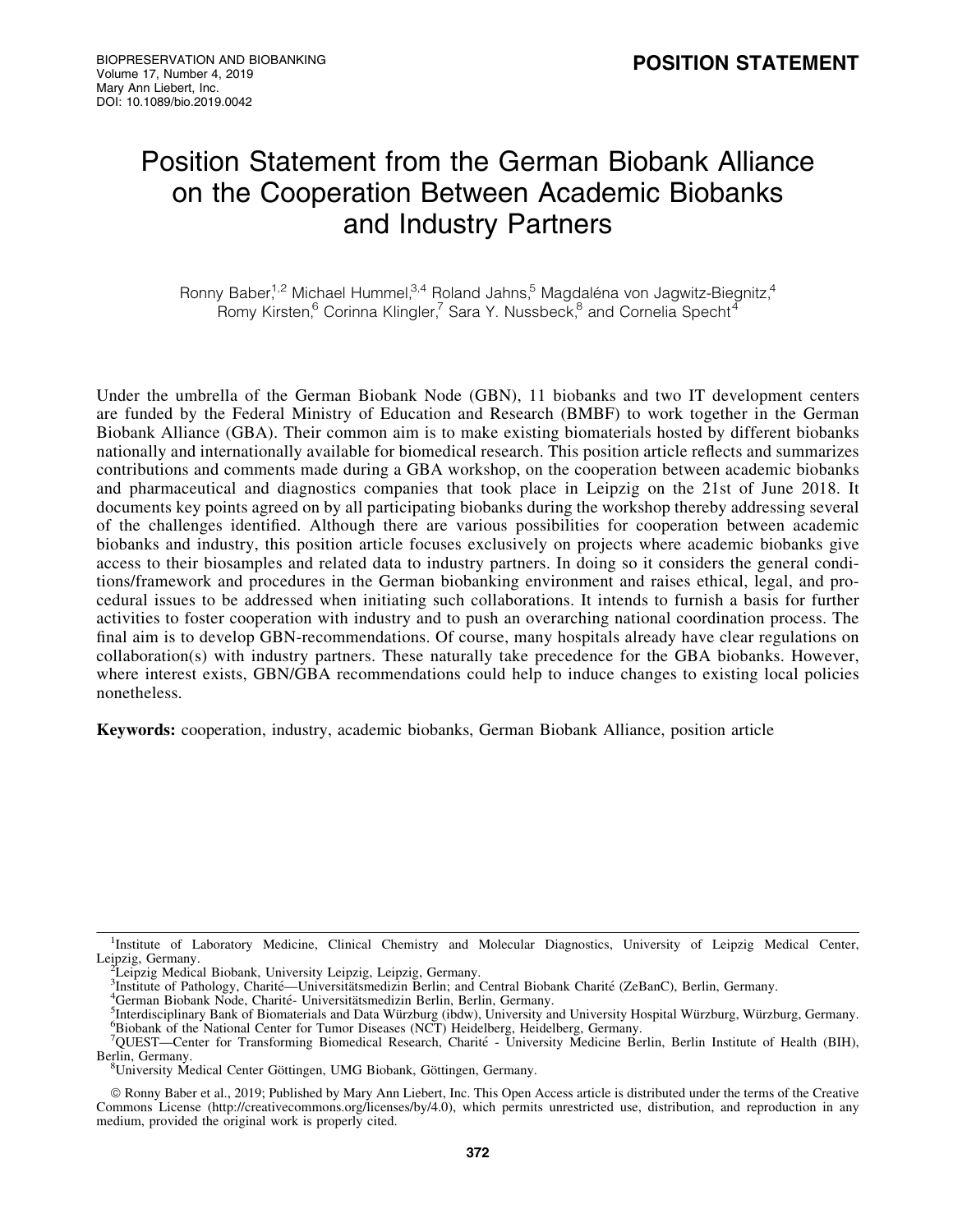## **POSITION STATEMENT** 373

## Introduction

# Definition and motivation for cooperation with industry: benefits and challenges

COOPERATION WITH INDUSTRY comprises both types of projects in which (1) academic biobanks provide the pharmaceutical or diagnostics industry $\phi$  with existing biosamples and related data under appropriate conditions, and projects in which (2) biobanks merely take care of the sample logistics (including storage)—for example, in the frame of clinical trials. Although the first of these options is often viewed critically (depending on the prevailing conditions/framework), the second one merely using the biobank infrastructure is not. $<sup>‡</sup>$  This position article, therefore, focuses</sup> exclusively on cooperation where academic biobanks make existing biosamples and related data available to industry partners.

To develop recommendations for cooperation with industry in the latter sense, the potential benefits but also the risks of such cooperation must be analyzed. In principle, cooperation with industry harbors considerable potential, as both the development of therapeutics and the validation of diagnostics strongly depend on human biosamples and data. In the case of cooperation with industry, it is generally desirable that a majority of results and data generated by the industry partner(s) are returned to the academic donor institutions to enrich the academic database for future research projects. Thus, cooperation with industry would provide benefits to medical research and, in the long term, ultimately also to the donors/patients.

Academic biobanks may also benefit significantly from cooperation with industry, as

- (1) joint publications may arise from common projects;
- (2) successful joint (industry) projects enhance the reputation and visibility of academic biobanks;
- (3) cooperation with industry represents an additional external source of funding for biobanks and may thus contribute to biobanks' long-term sustainability; and
- (4) collaboration and exchange with industry may boost mutual knowledge and experience.

At the same time, however, cooperation with industry also entails certain risks and challenges that require different solutions and a defined framework.

## General Arrangements for Cooperation with Industry

German Biobank Alliance (GBA) biobanks agreed unanimously that an unrestricted transfer of biosamples and related data to industry is unacceptable. Any release and transfer of biosamples and related data to third parties always require a written proposal with a project description outlining the planned use of the requested biosamples and/or data. This description also forms the basis for the approval by an independent competent (i.e., in Germany, appointed according to state legislation) medical ethics committee. Moreover, almost all academic biobanks have a ''Use and Access Committee'' (UAC) that finally decides on the release and transfer of biosamples and/or data.

The following scenarios for cooperation with industry are conceivable under the aforementioned procedural and ethical framework:

- Scenario 1: The industry partner may get access to biosamples and related data within the scope of research cooperation, ideally documented by a subsequent authorship in scientific publication. In addition, the respective (advising) ethics committee must approve the collaborative project and the biobank  $UAC$  must give its permission.
- Scenario 2: Under certain conditions (e.g., no specific research interest of the biobank or its hosting institution in the given topic), the industry partner may also get access to biosamples and related data as a service without explicit research cooperation. However, this will equally require a proposal/project description to be submitted both to the advising ethics committee and the UAC of the respective biobank.

Industry ultimately aims at using biosamples and related data from academic biobanks to develop products that are suitable for therapeutic and/or diagnostic applications. Commercial companies generally rely on their products often returning a handsome profit that can be reinvested in new developments. The direct sharing of such profits with the biobank–donors/patients is neither feasible nor does make sense. However, academic biobanks can ask for a compensation for their own expenses.<sup>§</sup> The "broad consent" template developed by the permanent Working Party of the German Medical Ethics Committees (AK-EK) states: ''You will not receive any remuneration for donating your biomaterials and/or data for medical research purposes. [...] The biobank may charge a reasonable compensation for providing biomaterials and/or data to users.'' However, there is no clear definition of what ''reasonable'' compensation means.

The concept of ''reasonable compensation'' for expenses remained ambiguous during the workshop. However, the GBA biobanks agreed that this compensation should in principle be confined by the real full costs, meaning that such financial compensation should not exceed the full costs. Coverage of the full costs incurred by the biobank was considered a suitable guideline for the concept of ''reasonable'' compensation and is an argument against a possible reproach of unfair competition. However, a pure sale of voluntarily donated biomaterials and/or related data with clear profit intentions was deemed ethically unallowable. Services provided for external partners and revenues from research cooperation with external partners (not affiliated to a university/university hospital) are also subject to valueadded tax and institutional overhead.

<sup>&</sup>lt;sup>†</sup>Unless explicitly stated otherwise, in the present article the term ''industry'' comprises both the pharmaceutical and the diagnostics industries.

Fit is important to note that this type of cooperation could also be viewed critically when storage space at biobanks runs short. This challenge must then be addressed by a storage strategy for the respective biobank.

<sup>&</sup>lt;sup>§</sup>From an ethical perspective, the question of "reasonable" compensation also raises the question of patient reimbursement. This is not discussed here further, although, since at present patients basically donate their samples and are not involved in the commercial or patent use of their biosamples and related data.